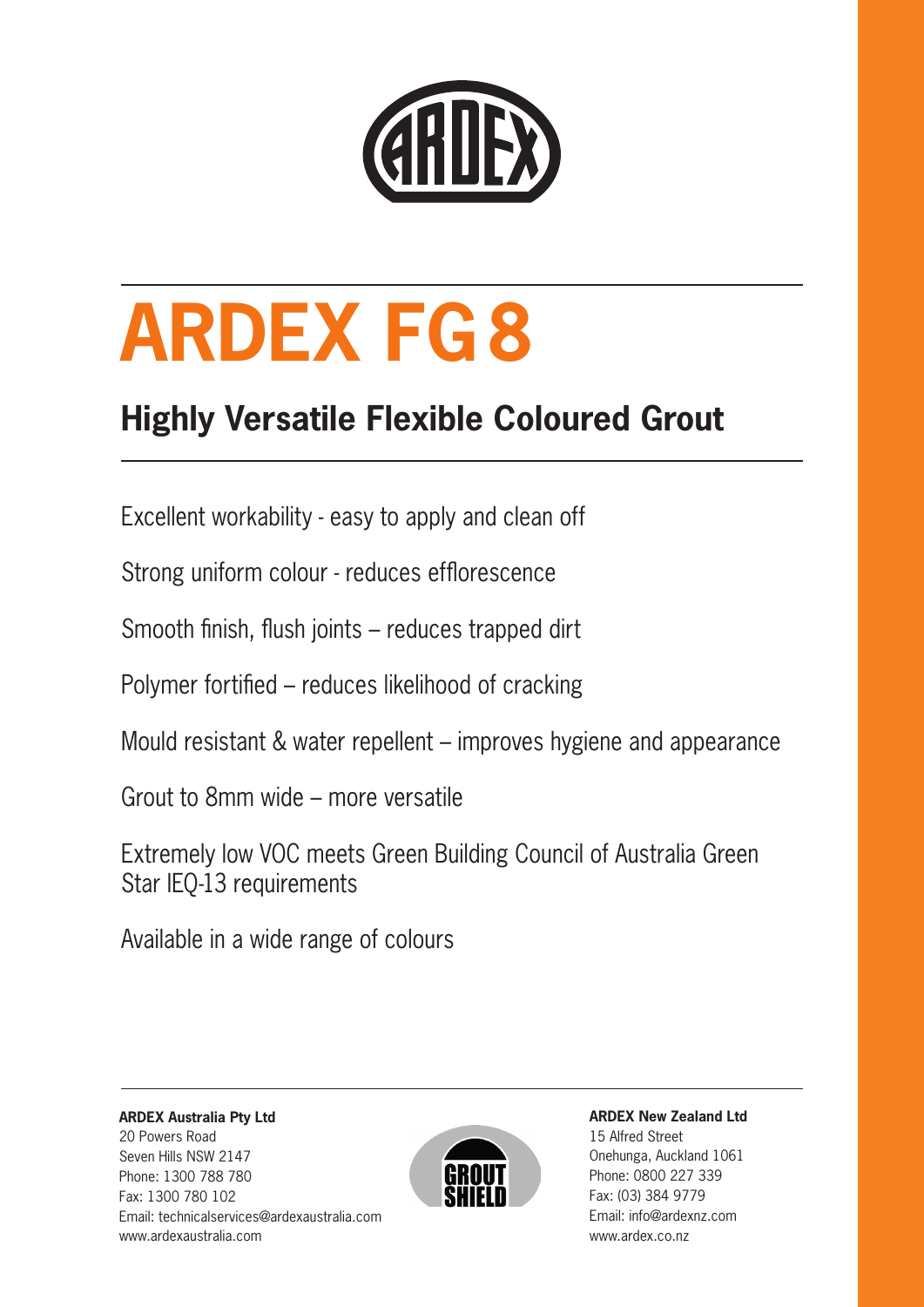## **ARDEX FG8**

### **Highly Versatile Flexible Coloured Grout**

#### **DESCRIPTION**

A smooth, flexible cement-based grout with improved colour integrity, ARDEX FG8 can be used for tile joints 1mm to 8mm wide, on walls and floors. It contains ARDEX Grout Shield to combat mould growth. Improved workability helps ensure flush joints, which is most noticeable with rectified edged tiles. ARDEX FG8 is available in a range of designer colours, and is suitable for grouting indoors and out.

#### **FOR GROUTING (TILE TYPES)**

Porcelain, ceramic tiles, terrazzo, slate, quarry tiles, glass and moisture insensitive natural stones.

#### **PREPARATION**

Ensure joints are clean and free from dust, excess adhesive and bedding mortar. Do not grout until the adhesive has set firmly. All 'spacers' must be removed from joints. Prior to grouting, it is advisable to check ease of cleaning with tiles that have a textured or matt surface.

#### **MIXING**

ARDEX FG8 powder is added to clean water in a clean container whilst stirring thoroughly to give a lump free, paste like, creamy mortar. A 20kg bag of ARDEX FG8 requires approximately 4.2 litres of water.

For swimming pools and timber floors, first dilute ARDEX Grout Booster with water (80% Booster: 20% water). Then mix 4.4L of diluted ARDEX Grout Booster per 20kg powder.The pot life of the mixed mortar is approximately 1 hour at 23°C and 50% relative humidity.

#### **APPLICATION**

Work grout into the joints using a rubber trowel. Compact the grout firmly into the joints ensuring they are completely filled, minimising the amount left on the tile surface. Allow the grout to firm up in the joint before clean-up. For tiles set on a thick bed of adhesive, it is preferable to ensure the adhesive has fully cured so as to minimise the chance of moisture affecting the colour of the grout.

Wipe the tile surface with a damp dense sponge, working diagonally across tile joints. Use a minimum amount of water to avoid water float and/or shade variation, efflorescence and shrinkage. Any dry film remaining on the tile surface can be removed when the grout has hardened in the joints by polishing the tile surface with a dry cloth, making sure no smears are left on surface.

In exterior conditions it is essential to provide protection from all extremes of climate during the whole fixing and grouting operation and for as long as possible afterwards. When using ARDEX Grout Booster, ensure all cleaning off is completed before the grout dries on the tile face otherwise difficulties during cleaning may be experienced. All tools should be cleaned with water immediately after use.

#### **DRYING TIME**

Approximately 24 hours at 23°C and 50% relative humidity. Allow longer for dense tiles, lower temperatures or high relative humidity.

#### **COVERAGE**

Coverage will vary according to tile size, joint width and depth, as well as the method of application and on site conditions. Allow an additional 15 - 20% for wastage.

| Tile Size (mm) |       |       | Coverage in kg/m <sup>2</sup> |                 |
|----------------|-------|-------|-------------------------------|-----------------|
|                |       |       | <b>Joint Width</b>            |                 |
| length         | width | depth | 1.5 <sub>mm</sub>             | 3 <sub>mm</sub> |
| 50             | 50    | 5     | 0.6                           | 1.2             |
| 100            | 100   | 5     | 0.3                           | 0.6             |
| 150            | 150   | 5     | 0.2                           | 0.4             |
| 300            | 300   | 5     | 0.1                           | 0.3             |
| 600            | 600   | 10    | 0.1                           | 0.23            |

#### **PACKAGING**

ARDEX FG8 is packed in poly bags and polylined paper sacks – net weight 1.5kg, 5kg and 20kg.

#### **COLOURS**

Please visit www.ardexaustralia.com for full range of colours.

#### **SHELF LIFE**

ARDEX FG8 has a shelf life of 12 months for 20kg and 24 months for 1.5kg and 5kg, when stored in the original, unopened packaging, in a dry place at 23ºC and 50% relative humidity.

#### **Pay attention to the following:**

Do not use ARDEX FG8 for chemical resistant joints, use ARDEX epoxy grouts.

The likelihood of colour shade and efflorescence are reduced, however certain site conditions, finishing techniques and uneven drying conditions may cause this to persist. Certain types of tile may be prone to surface discoloration, e.g. some moisture sensitive natural stones or tiles with absorbent or textured surfaces. Porous face tiles e.g. terracotta, should be sealed prior to grouting to prevent staining.

In swimming pool applications, colours may bleach over time. Use ARDEX FG8 White (200) mixed with diluted ARDEX Grout Booster. Full cure and ready for chemicals after 21 days. For public pools ARDEX epoxy grouts are recommended.

For expansion or movement joints, use ARDEX silicone sealant. Due to the varying degrees of movement inherent in timber floors, it is recommended that ARDEX FG8 be mixed with diluted ARDEX Grout Booster.

Before any substrate preparation, installation or finishing methods relating to ARDEX product are undertaken, please be aware of any potential risks and use appropriate PPE (personal protective equipment). This may involve contacting substrate manufacturers for Safety Data Sheets.

#### **QUALITY PRODUCT**

ARDEX FG8 is manufactured and tested to ARDEX procedures which are maintained in accordance with Quality System Standard ISO 9001. For further material safety data, consult the latest Safety Data Sheet.